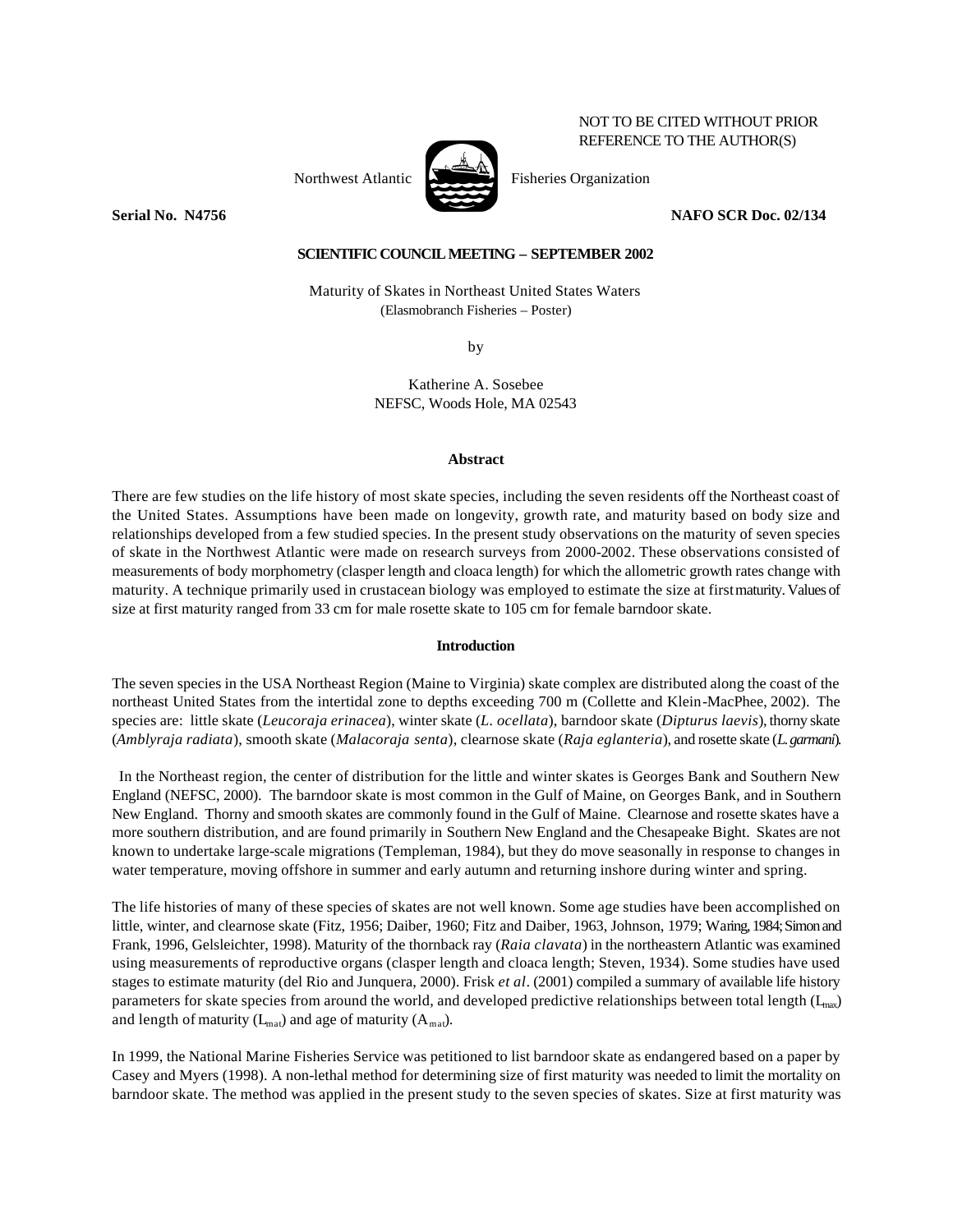then determined using a morphometric technique developed in crustacean biology to find the length where the allometric growth of the reproductive organs changes.

## **Methods**

The seven species of skates were sampled on the Northeast Fisheries Science Center (NEFSC) research bottom trawl surveys and scallop dredge surveys during 2000-2002. The trawl surveys are conducted in three seasons: winter (February), spring (March-April) and autumn (September-October) (Azarovitz, 1981). The spring and autumn surveys cover the region from Cape Hatteras, NC through the Gulf of Maine. The winter survey covers the region from Cape Hatteras, NC to Georges Bank and has a much higher catchability for skates due to the configuration of the gear (NEFSC 2000). The NEFSC scallop dredge survey is conducted in the summer (July-August). The scallop dredge survey covers the region from Cape Hatteras, NC to Georges Bank but does not cover inshore areas, depths greater than 150 meters, or the shallow portions of Georges Bank. Additional samples for some of the species were taken on the Monkfish Cooperative Industry survey in March and April of 2001. Sampling was conducted on this cooperative survey through the entire northeast region with many stations in waters greater than 200 meters (NEFSC 2002).

For all skates measurements of total length (TL, rostrum to tip of tail) were made to the nearest cm. For males, clasper length (CLM) was measured as the length from the posterior portion of the cloacal opening to the tip of the clasper (Fig. 1). Cloaca length (CLF) was measured in females as the length from the cloacal opening to the anterior end of the cloaca (Fig. 2). Both measurements were made to the nearest mm.

To determine the size at first maturity, the data were examined using a method developed for crustacean maturity (Somerton, 1980). Both length and CLF/CLM were log-transformed and the data were then sorted by length. When plotted against each other, an inflection point where two lines having different slopes intersect can be seen (barndoor males, Fig. 5). To determine the point where the two lines meet, it is necessary to run two linear regressions. Beginning with the second data point, the data were split into two subsets, one below that data point (the dataset containing two data points) and the other above (containing the rest of the data). A pair of linear regressions was fit to these subsets of the data and a residual sum of squares calculated. This process was repeated for all the data points, moving the regressions each time (the second pair would have three data points in one regression and one less data point in the second regression). The minimum residual sum of squares represents the inflection point or the size at first maturity.

#### **Results**

Barndoor skate were caught mainly in the winter and spring on Georges Bank (Table 1; Fig. 3). Both the increased catchability of the gear used in the winter survey and the addition of samples from the cooperative survey made these two seasons the basis for the maturity analysis. Winter skate were sampled evenly across seasons (Figure 3) and years (Table 1). Clearnose skate were sampled mostly on the winter survey (Table 1; Fig. 3). No clearnose skate were caught in the summer on the scallop survey because clearnose skate are generally in inshore waters during the summer and the scallop survey does not cover inshore waters. Rosette skate were sampled during all seasons, but winter was the primary season of capture (Table 1; Fig. 3). Samples were taken during all seasons for little skate (Table1; Fig. 4). Smooth and thorny skate were sampled primarily during the spring and autumn because the winter survey does not cover the Gulf of Maine, which is the center of distribution for these two species (Table1; Fig. 4).

The measurements collected were more consistent for males than for females in all species (Fig. 5-8). There is a lot more flexibility in measuring the cloaca than in measuring the clasper and this may lead to greater variability in the measurements. An inflection point is evident in the data for the males of each species, but this is less obvious in the data for females because of the greater variability.

The size at first maturity for barndoor skate females ranged from 96 cm to 105 cm (Table 2; Fig. 9). The data for males was less variable and the size was estimated to be 100 cm. (Table 2; Fig. 9). Winter skate was the only species for which there was a range in the minima of the residual sum of squares for males (Fig. 9). This gave a range in size at first maturity of 53cm to 58 cm (Table 2). Females began to mature at a much larger size of 66 cm to 73 cm (Table 2; Fig. 9). Clearnose skate males began to mature at a size of 56 cm with females maturing at slightly larger size of 59 cm to 65 cm (Table 2; Fig. 10). Rosette skate matured at the smallest size, with males maturing at 33 cm and females at about the same size (33-35 cm;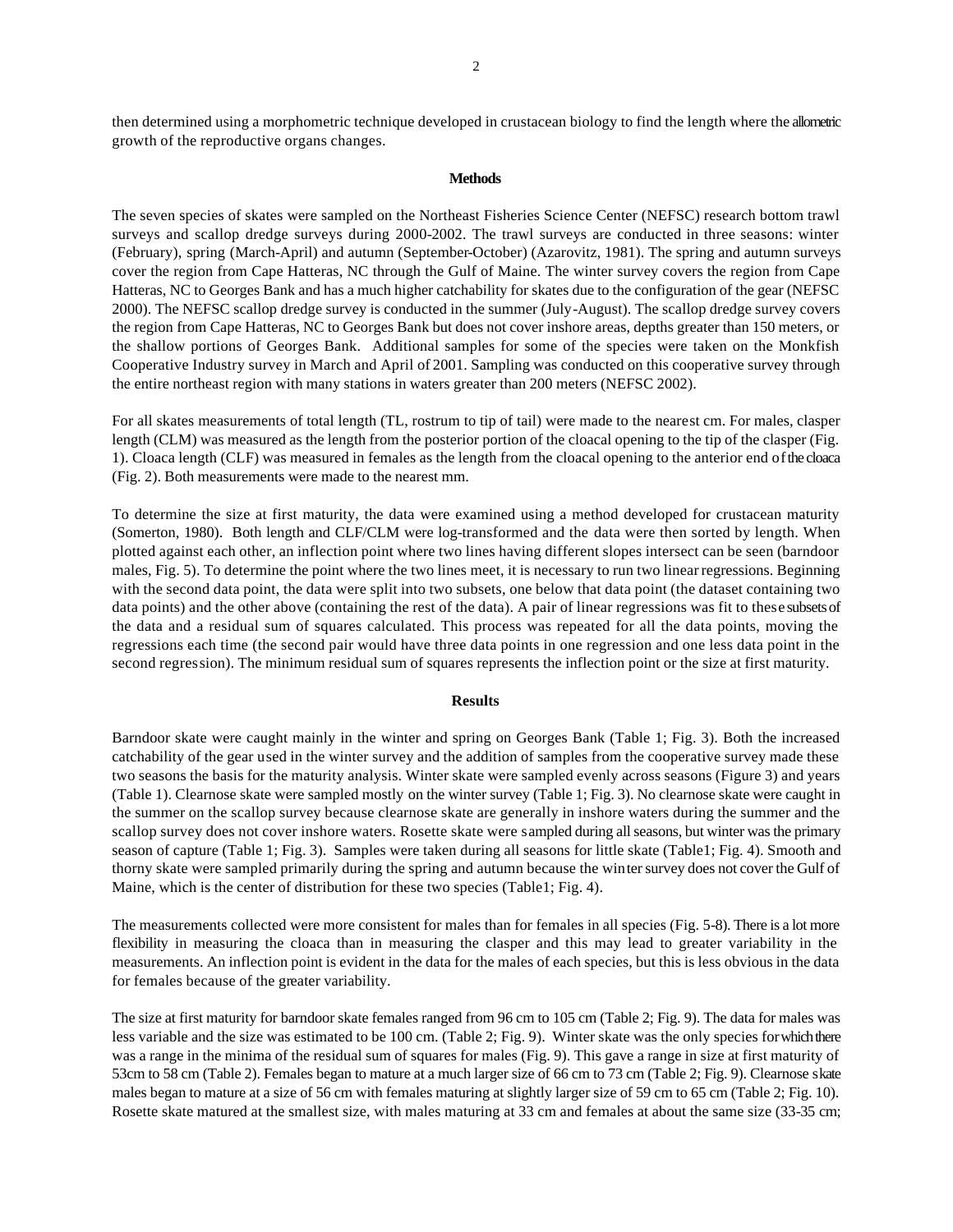Table 2; Fig. 10). Little skate males began maturing at a size of 39 cm with females maturing at a slightly larger size between 40 and 48 cm (Table 2: Fig. 11). Smooth and thorny skate were the two species for which females matured at a smaller size than males (Table 2; Fig. 11 and 12).

#### **Discussion**

Comparison of the sizes at first maturity with those from Frisk *et al*. (2001) predictive equation cited in NEFSC (2000) reveals that the estimates from this study are generally lower. Since the predictive equation estimates size at 50% maturity, the lengths from this study should be smaller. The only value that is considerably different is for thorny skate. This may be due to maturation over a large size range that appears to occur in this species. However, a length of 50 cm agrees well with other estimates from Canadian waters (Templeman, 1982; Simon and Frank, 1996).

The regression technique generally performed better for males than for females in all species. Females generally displayed two possible minima, indicating that maturity may take place over a larger length range than for males or there is much more measurement error. The elasticity of the cloaca also introduces more variability than the measurement of the clasper. Steven (1934) did not find as much variability in measurements of the cloaca as was found in this study. The blunt tool used by Steven (1934) to measure the cloaca may have provided better measurements compared to the sharp-ended calipers used in the present study that easily penetrated the cloaca.

For some of the species there is also a problem with species identification. In particular, little and winter skate are very easily misidentified. This may be why male winter skates seem to mature over a size range rather than at a single size as in the other species. Smooth and thorny have also been misidentified, particularly at small sizes. This may contribute to the variance seen in those two species.

The variation seen in female maturation may reflect a need for auxiliary information on maturity stages. The regression method may provide some guidance as to the size at first maturity, but using actual maturity stages should provide a better metric for size at maturity. However, at this time, there is no way of staging female maturity without sacrificing the animal.

There may be a distinction between morphometric maturity and functional maturity. In some crab species, female morphometric maturity occurs before functional or ovarian maturity (Fernandez-Vergaz *et al*., 2000). This means that morphometric maturity will underestimate the size at maturity. In skates, however, the opposite may be true. Since the length of the cloaca probably changes after copulation or egg deposition, ovarian maturity may occur before morphometric maturity.

This regression technique works well when there is a change in slope at a particular inflection point. However, if there is overlap between mature and immature, it may not work as well (Somerton, 1980). Some of the male skate species, in particular thorny, do exhibit this overlap. Thorny skate appear to mature over a very wide length interval. The minimum size at maturity may be 50 cm, but many do not appear to mature until a much larger size (Fig. 8). This results in a second minimum appearing at a larger size. Somerton (1980) has a second method that may be useful for the future.

#### **Acknowledgements**

The author would like to thank S. Cadrin who provided valuable guidance in the analyses. The author is also indebted to the many scientists and crew of the Albatross IV who participated in the research cruises to collect the data.

#### **References**

Azarovitz, T. R. 1981. A brief historical review of the Woods Hole Laboratory trawl survey time series. *In*: Doubleday, W.G. and D. Rivard, (eds.), Bottom trawl surveys. Can. Spec. Publ. Fish. Aquat. Sci.58: 62-67.

Casey, J. M. and R. M. Myers. 1998. Near extinction of a large widely distributed fish. Science 281: 690-692.

Collette, B. and G. Klein-MacPhee (ed.). 2002. Bigelow and Schroeder's fishes of the Gulf of Maine. 3<sup>rd</sup> ed. Smithsonian Institution Press.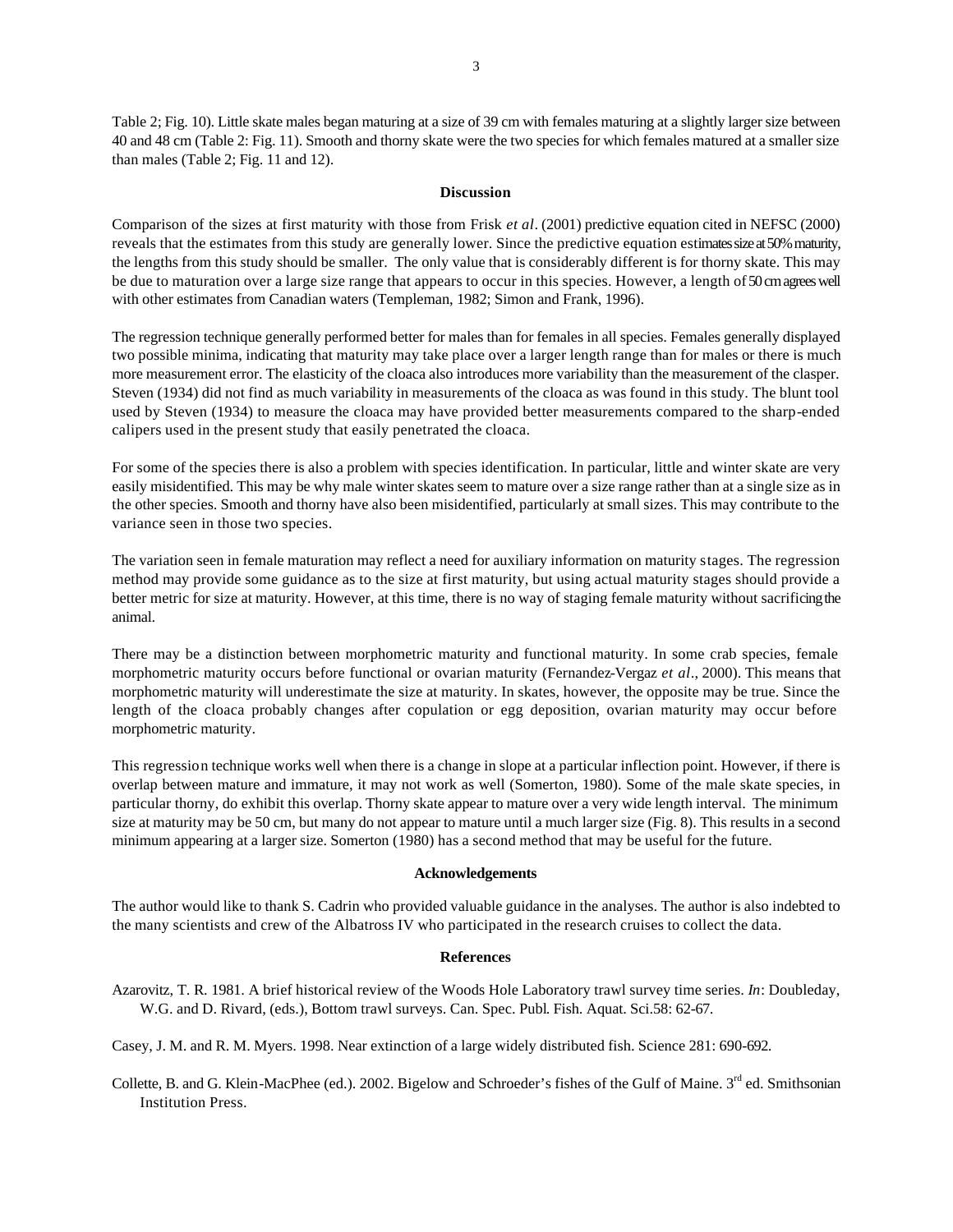Daiber, F.C. 1960. A technique for age determination in the skate, *Raja eglanteria*. Copeia 3: 258-260.

- del Rio, J.L. and S. Junquera. 2000. Seasonality and reproductive parameters of the thorny skate (*Raja radiata* Donovan, 1808) in NAFO Division 3N. NAFO SCR 00/18.
- Fernandez-Vergaz, V., L.J. Lopez Abellan, and E. Balguerias. 2000. Morphometric, functional and sexual maturity of the deep-sea red crab *Chaceon affinis* inhabiting Canary Island waters: chronology of maturation. Mar. Ecol. Prog. Ser. 204: 169-178.
- Fitz, E.S. 1956. An introduction to the biology of *Raja eglanteria* Bosc 1802 and *Raja erinacea* Mitchell 1825 as they occur in Delaware Bay. MA Thesis, University of Delaware, Newark, DE 91 p.
- Fitz, E.S. and F.C. Daiber. 1963. An introduction to the biology of *Raja eglanteria* Bosc 1802 and *Raja erinacea* Mitchell 1825 as they occur in Delaware Bay. Bull Bingham Oceanogr. Coll. 18(3): 69-97.
- Frisk, M.G., T.J. Miller, and M.J. Fogarty. 2001. Estimation and analysis of biological parameters in elasmobranch fishes: a comparative life history study. Can. J. Fish. Aquat. Sci. 58: 969-981.
- Gelsleichter, J. J. 1998. Vertebral cartilage of the clearnose skate, Raja eglanteria: development, structure, ageing, and hormonal regulation of growth. Dissertation, The College of William and Mary, VA
- Johnson. G.F. 1979. The biology of the little skate, *Raja erinacea* Mitchill 1825, in Block Island Sound, Rhode Island. University of Rhode Island.
- NEFSC. 2000. Report of the 30th Northeast Regional Stock Assessment Workshop: Stock Assessment Review Committee (SARC) Consensus Summary of Assessments. NOAA/NMFS/NEFSC: Woods Hole, MA. NEFSC Ref. Doc. 00-04.
- NEFSC. 2002. Report of the 34th Northeast Regional Stock Assessment Workshop: Stock Assessment Review Committee (SARC) Consensus Summary of Assessments. NOAA/NMFS/NEFSC: Woods Hole, MA. NEFSC Ref. Doc. 02-07.
- Simon, J.E., and K.T. Frank. 1996. Assessment of the division 4VsW skate fishery. DFO Atlantic Fisheries Research Document 96/105. 51 p.
- Somerton, D. A. 1980. A computer technique for estimating the size of sexual maturity in crabs. Can. J. Fish. Aquat. Sci. 37: 1488-1494.
- Steven, G. A. 1934. Observations on the growth of the claspers and cloaca in *Raia clavata* Linnaeus. J. mar. biol. Ass. U.K. 19(2): 887-899.
- Templeman, W. 1982. Development, occurrence, and characteristics of egg capsules of the thorny skate, *Raja radiata*, in the Northwest Atlantic. J. Northw. Atl. Fishery Sci. 3(1): 47-56.
- Templeman, W. 1984. Migrations of thorny skate, *Raja radiata*, tagged in the Newfoundland area. J. Northw. Atl. Fish. Sci. 5: 55-63.
- Waring, G.T. 1984. Age, growth, and mortality of the little skate off the Northeast coast of the United States. Trans. Am. Fish. Soc. 113: 314-321.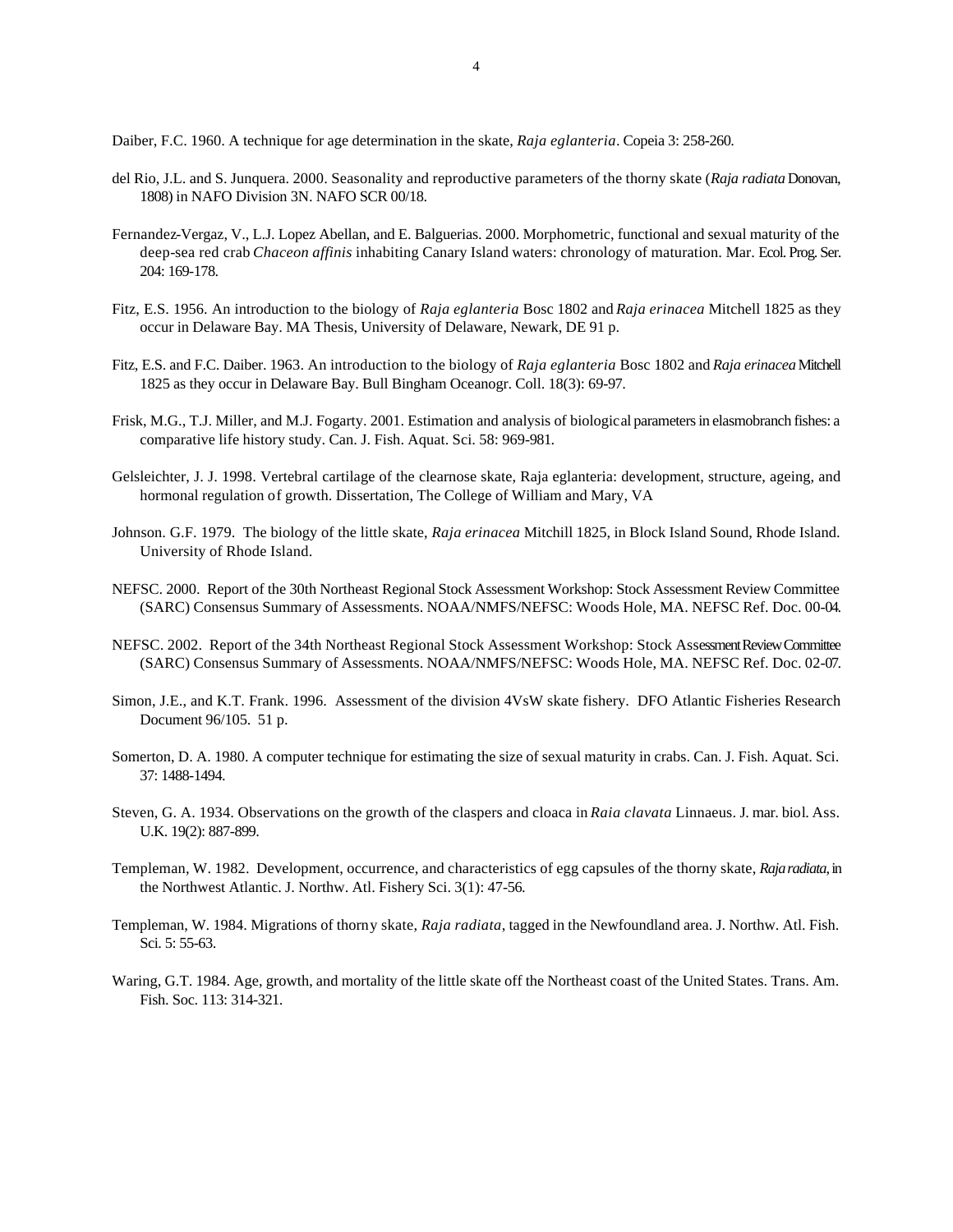|           |       | Winter                   |                          | Spring         |                | Summer                      |                          | Autumn           |            | Total |                           |
|-----------|-------|--------------------------|--------------------------|----------------|----------------|-----------------------------|--------------------------|------------------|------------|-------|---------------------------|
|           |       | M                        | ${\bf F}$                | M              | $\mathbf F$    | M                           | ${\bf F}$                | $\mathbf M$      | $\rm F$    | M     | $\boldsymbol{\mathrm{F}}$ |
|           |       |                          |                          |                |                |                             |                          |                  |            |       |                           |
| Barndoor  | 2000  | 42                       | 22                       | 14             | 13             | $\,8\,$                     | $\sqrt{5}$               | $\boldsymbol{7}$ | $\,8\,$    | 71    | 48                        |
|           | 2001  | 45                       | 36                       | 80             | 63             | 14                          | 11                       | 21               | 151        | 131   |                           |
|           | 2002  | 50                       | 40                       | 14             | 11             |                             |                          |                  | 64         | 51    |                           |
|           | Total | 137                      | 98                       | 108            | 87             | $22\,$                      | 16                       | 19               | 29         | 286   | 230                       |
| Winter    | 2000  | 143                      | 89                       | 198            | 168            | 82                          | 89                       | 100              | 132        | 523   | 478                       |
|           | 2001  | 161                      | 140                      | 114            | 117            | 75                          | 105                      | 131              | 186        | 481   | 548                       |
|           | 2002  | 74                       | 89                       | 68             | 130            |                             |                          |                  | 142        | 219   |                           |
|           | Total | 378                      | 318                      | 380            | 415            | 157                         | 194                      | 231              | 318        | 1146  | 1245                      |
| Clearnose | 2000  | 186                      | 207                      | 46             | 61             |                             | $\overline{\phantom{a}}$ | 25               | 40         | 257   | 308                       |
|           | 2001  | 136                      | 154                      | 41             | 27             |                             | $\overline{\phantom{a}}$ | 104              | 79         | 281   | 260                       |
|           | 2002  | 93                       | 85                       | 23             | 12             |                             |                          |                  | 116        | 97    |                           |
|           | Total | 415                      | 446                      | 110            | 100            | $\overline{\phantom{a}}$    | $\overline{\phantom{a}}$ | 129              | 119        | 654   | 665                       |
| Rosette   | 2000  | 89                       | 84                       | $\overline{4}$ | 7              | $\overline{9}$              | $\mathbf{1}$             | $\sqrt{5}$       | $\sqrt{2}$ | 107   | 94                        |
|           | 2001  | 118                      | 153                      | 11             | 7              | 13                          | 5                        | $\,$ 8 $\,$      | 14         | 150   | 179                       |
|           | 2002  | 53                       | 50                       | $\mathbf{1}$   | $\overline{c}$ |                             |                          |                  | 54         | 52    |                           |
|           | Total | 260                      | 287                      | 16             | 16             | $22\,$                      | $\sqrt{6}$               | 13               | 16         | 311   | 325                       |
| Little    | 2000  | 280                      | 241                      | 361            | 409            | 309                         | 312                      | 109              | 153        | 1059  | 1115                      |
|           | 2001  | 336                      | 312                      | 288            | 320            | 262                         | 402                      | 144              | 224        | 1030  | 1258                      |
|           | 2002  | 128                      | 160                      | 246            | 249            |                             |                          |                  | 374        | 409   |                           |
|           | Total | 744                      | 713                      | 895            | 978            | 571                         | 714                      | 253              | 377        | 2463  | 2782                      |
| Smooth    | 2000  | $\overline{\phantom{a}}$ | 3                        | 9              | 10             | $\sqrt{6}$                  | $\sqrt{5}$               | 29               | $20\,$     | 44    | 38                        |
|           | 2001  | $\sqrt{2}$               | $8\,$                    | 72             | 85             | $11\,$                      | $\,8\,$                  | 38               | 29         | 123   | 130                       |
|           | 2002  | $\frac{1}{2}$            | $\overline{c}$           | 36             | 31             |                             |                          |                  | 36         | 33    |                           |
|           | Total | $\overline{c}$           | 13                       | 117            | 126            | $17\,$                      | 13                       | 67               | 49         | 203   | 201                       |
|           |       |                          |                          |                |                |                             |                          |                  |            |       |                           |
| Thorny    | 2000  | $\overline{c}$           | $\overline{\phantom{a}}$ | 22             | 22             | $\mathfrak{Z}$              | $\sqrt{2}$               | 34               | 30         | 61    | 54                        |
|           | 2001  | $\sqrt{2}$               | $\sqrt{2}$               | 87             | 101            | $\ensuremath{\mathfrak{Z}}$ | $10\,$                   | $26\,$           | 30         | 118   | 143                       |
|           | 2002  | $\mathbf{1}$             | $\overline{a}$           | 28             | 28             |                             |                          |                  | 29         | 28    |                           |
|           | Total | 5                        | $\overline{2}$           | 137            | 151            | 6                           | 12                       | 60               | 60         | 208   | 225                       |

Table 1. Number of skates sampled by species, year, sex and season.

Table 2. Size at first maturity for seven skate species by sex.

| Species   | Males | Females |  |  |
|-----------|-------|---------|--|--|
|           |       |         |  |  |
| Barndoor  | 100   | 96-105  |  |  |
| Winter    | 53-58 | 66-73   |  |  |
| Clearnose | 56    | 59-65   |  |  |
| Rosette   | 33    | 33-35   |  |  |
| Little    | 39    | 40-48   |  |  |
| Smooth    | 50    | 33-48   |  |  |
| Thorny    | 50    | 43-46   |  |  |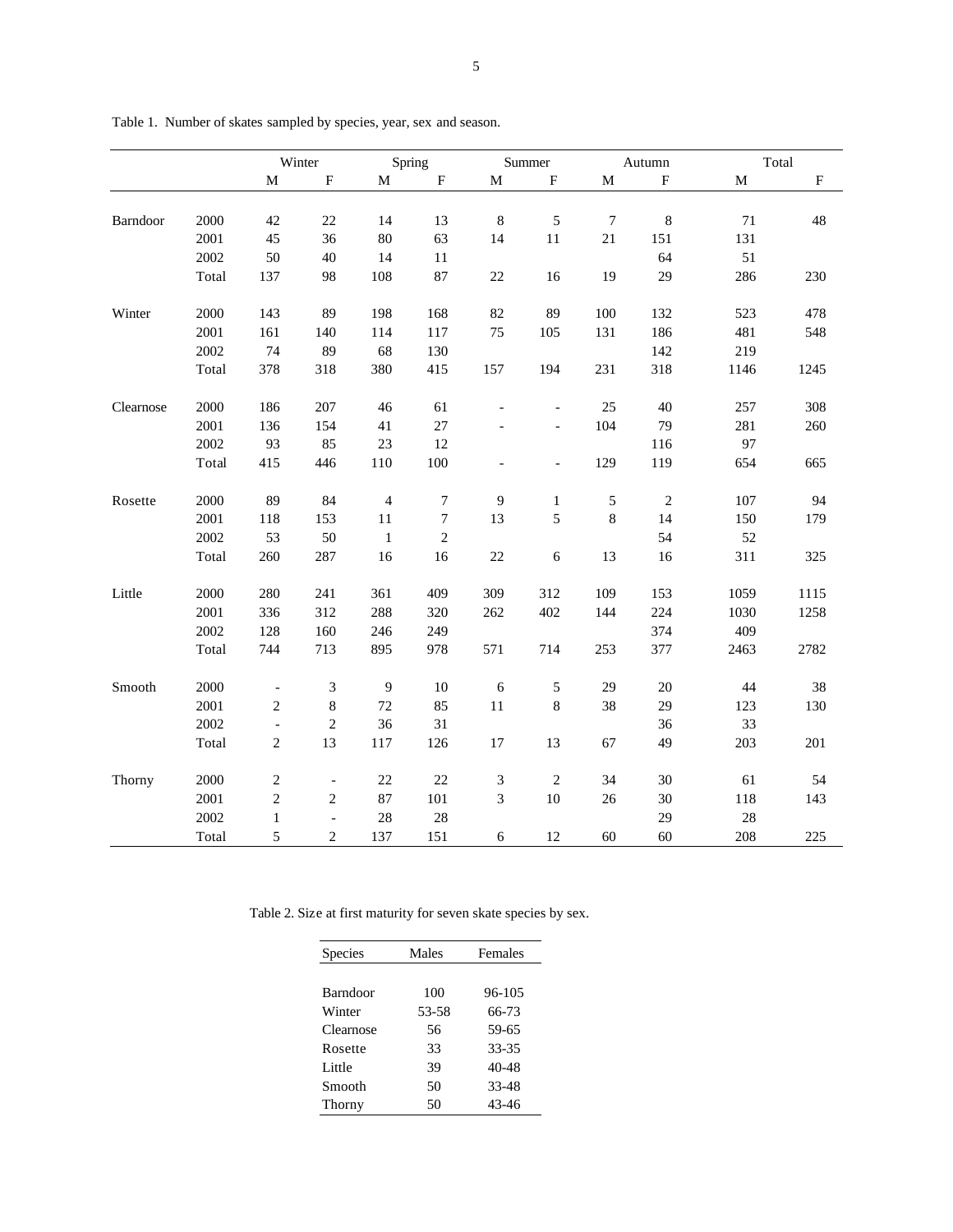

Fig. 1. Measurement of clasper length in male skates.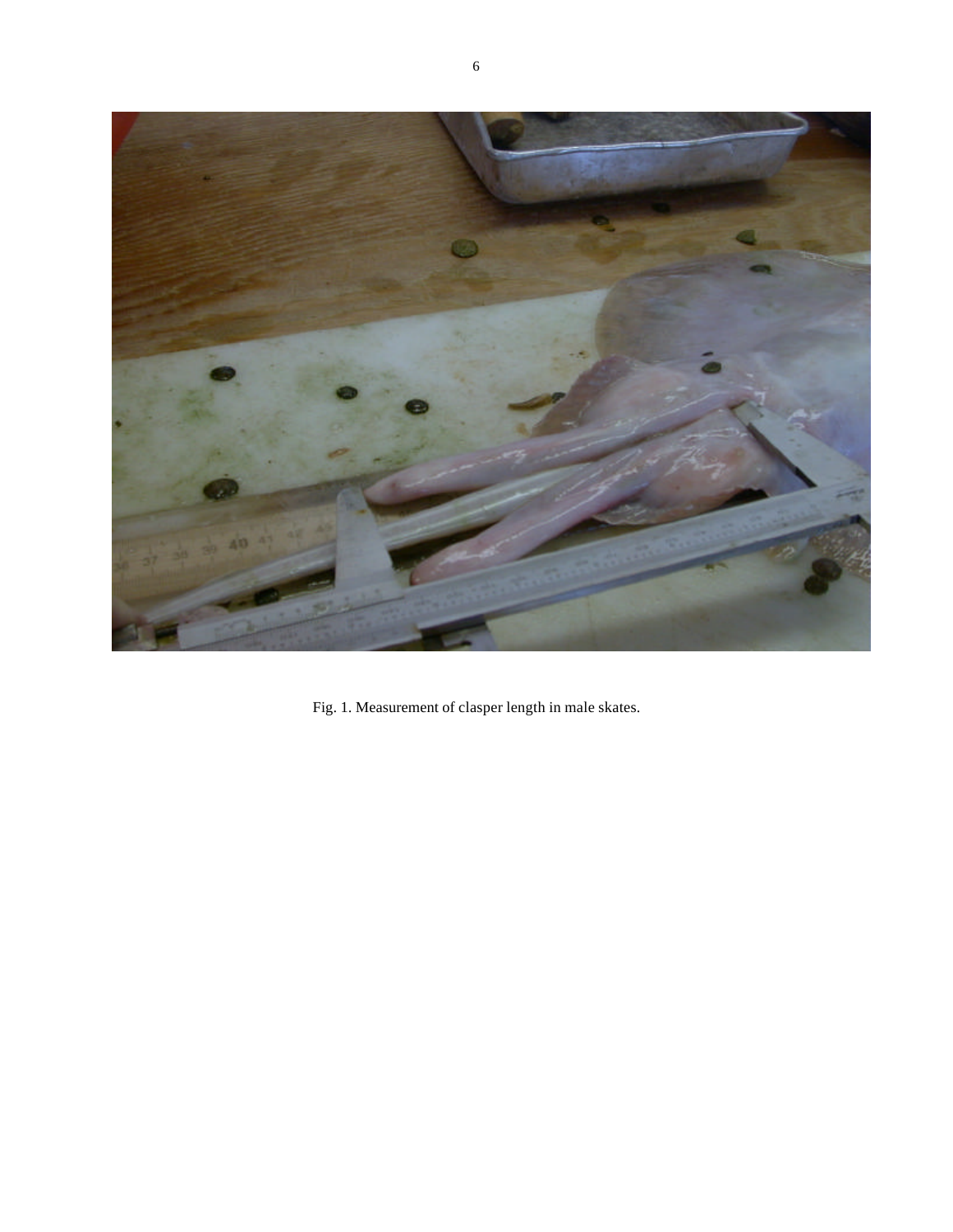

Fig. 2. Measurement of cloaca length in female skates.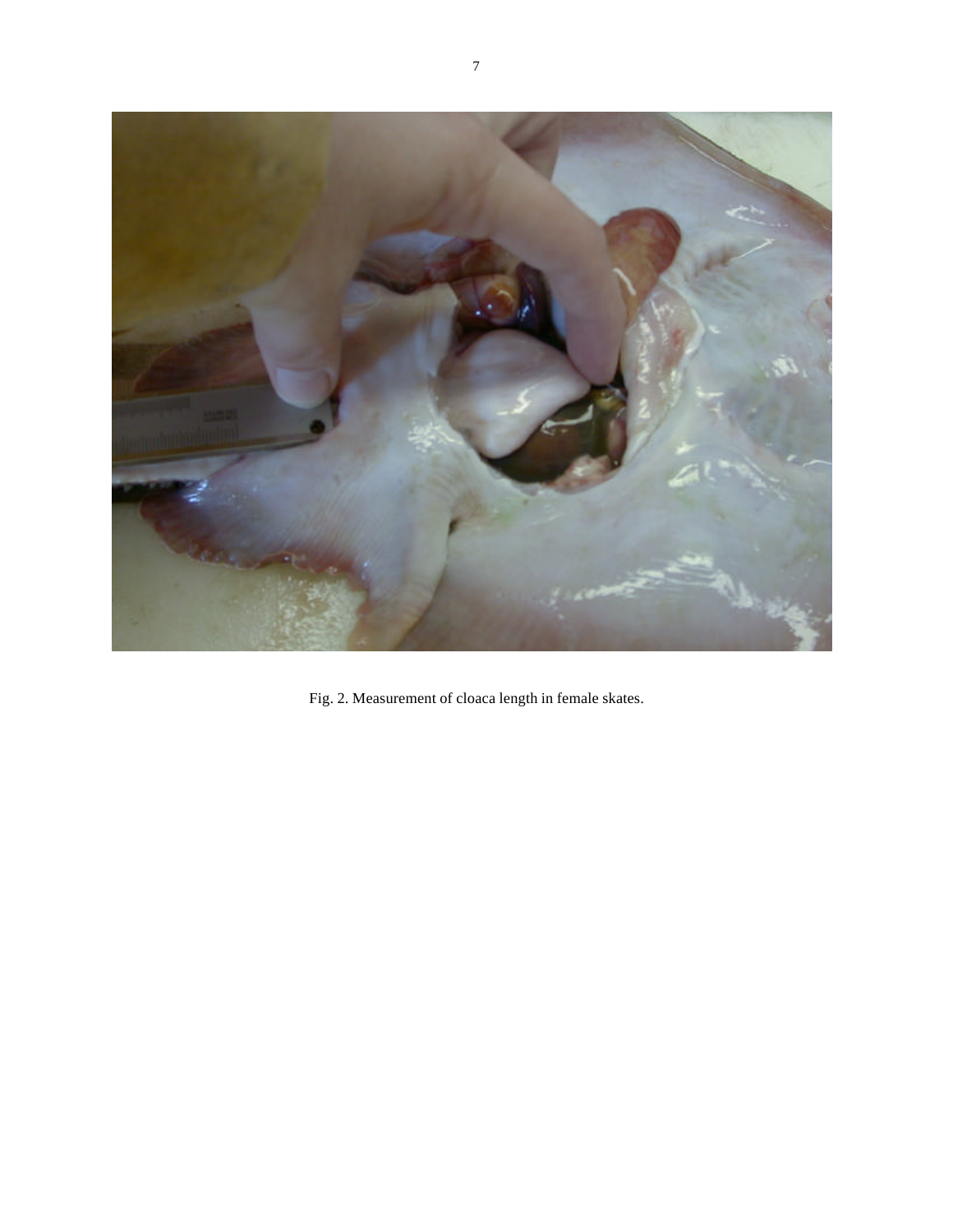

Fig. 3. Location of barndoor, winter, clearnose, and rosette skate sampled during 2000-2002 by season, all years combined.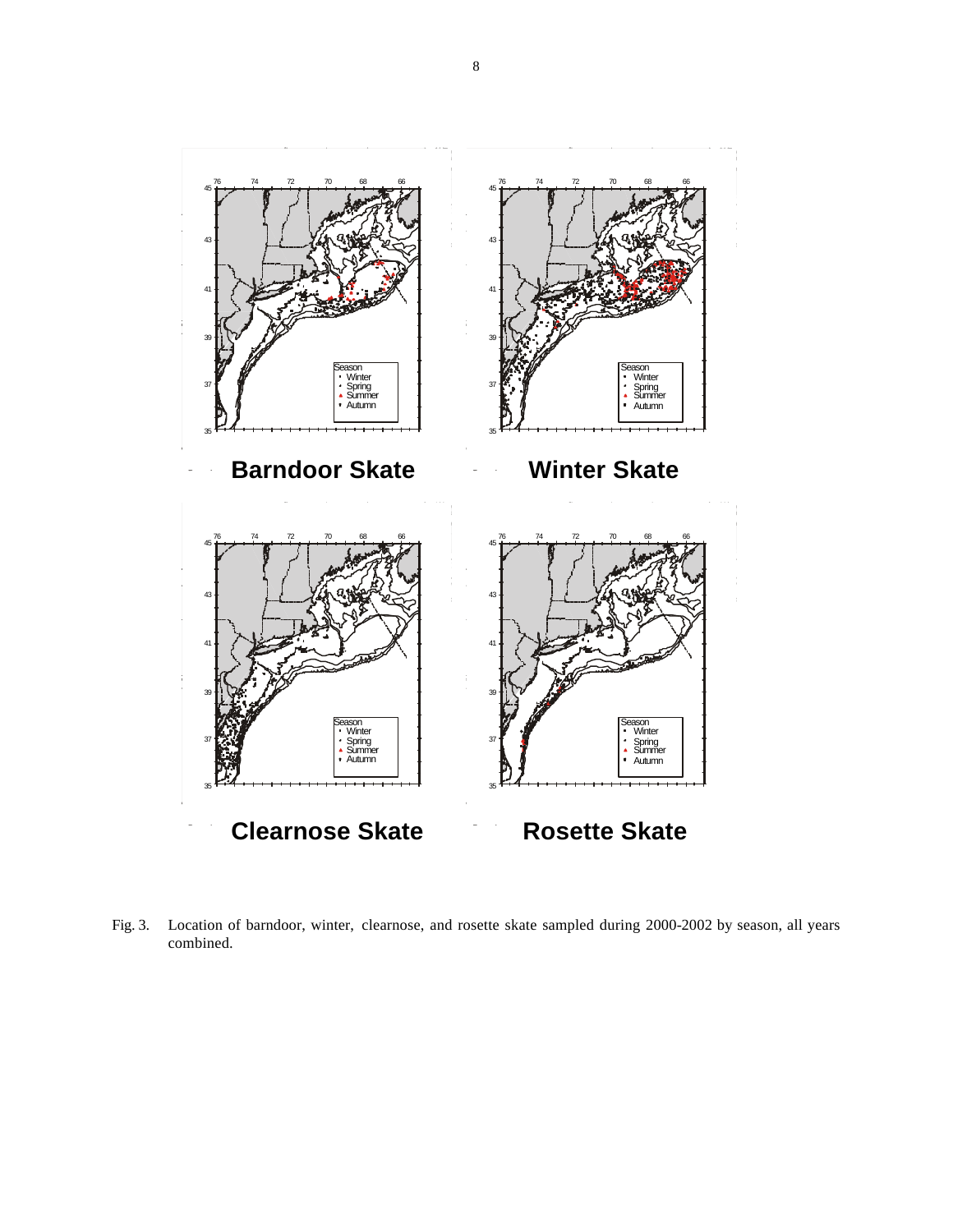

Fig. 4. Location of little, smooth, and thorny skate sampled during 2000-2002 by season, all years combined.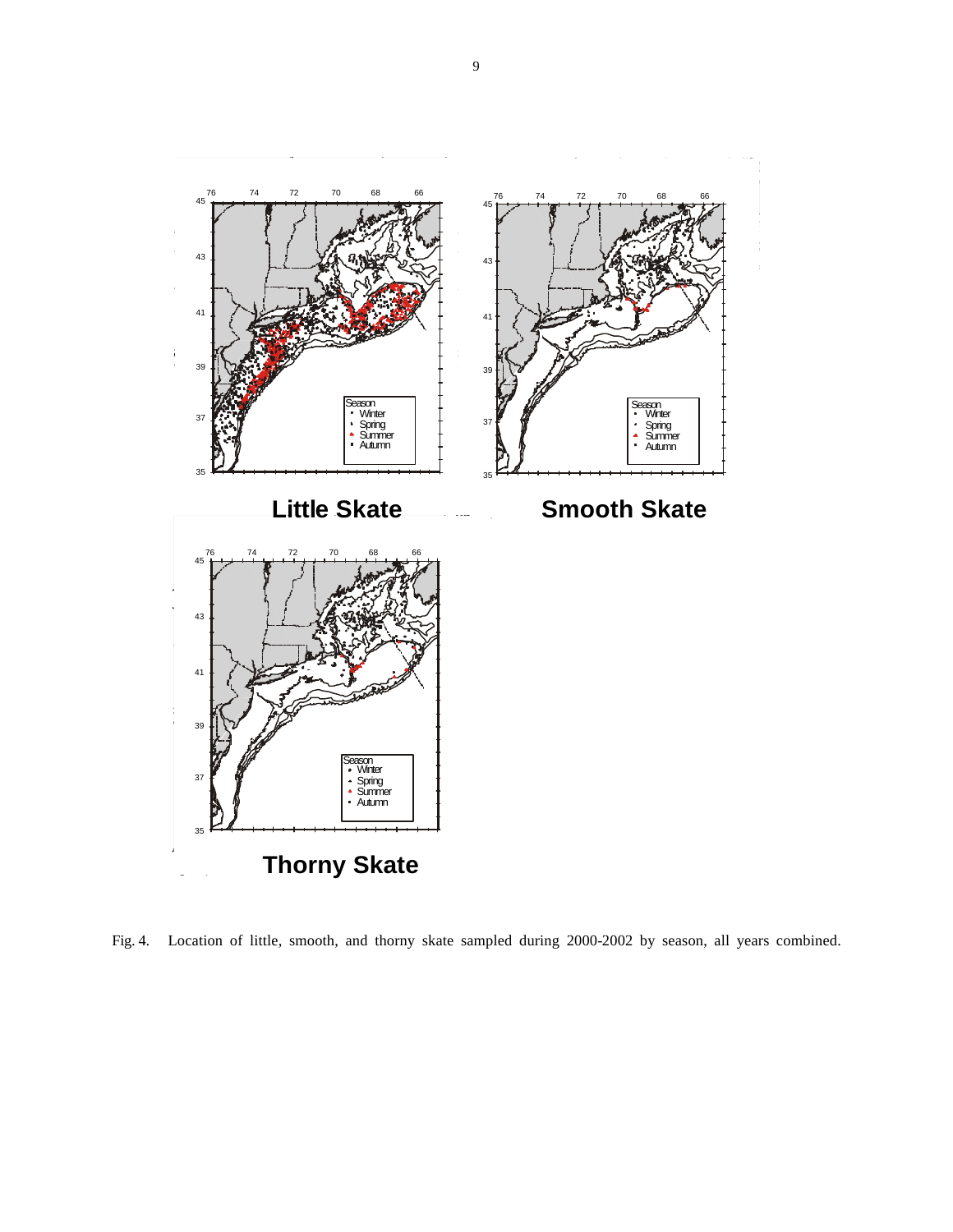

Fig. 5. Clasper length or cloaca length (natural logarithm scale) plotted against total length (natural logarithm scale) for barndoor and winter skates.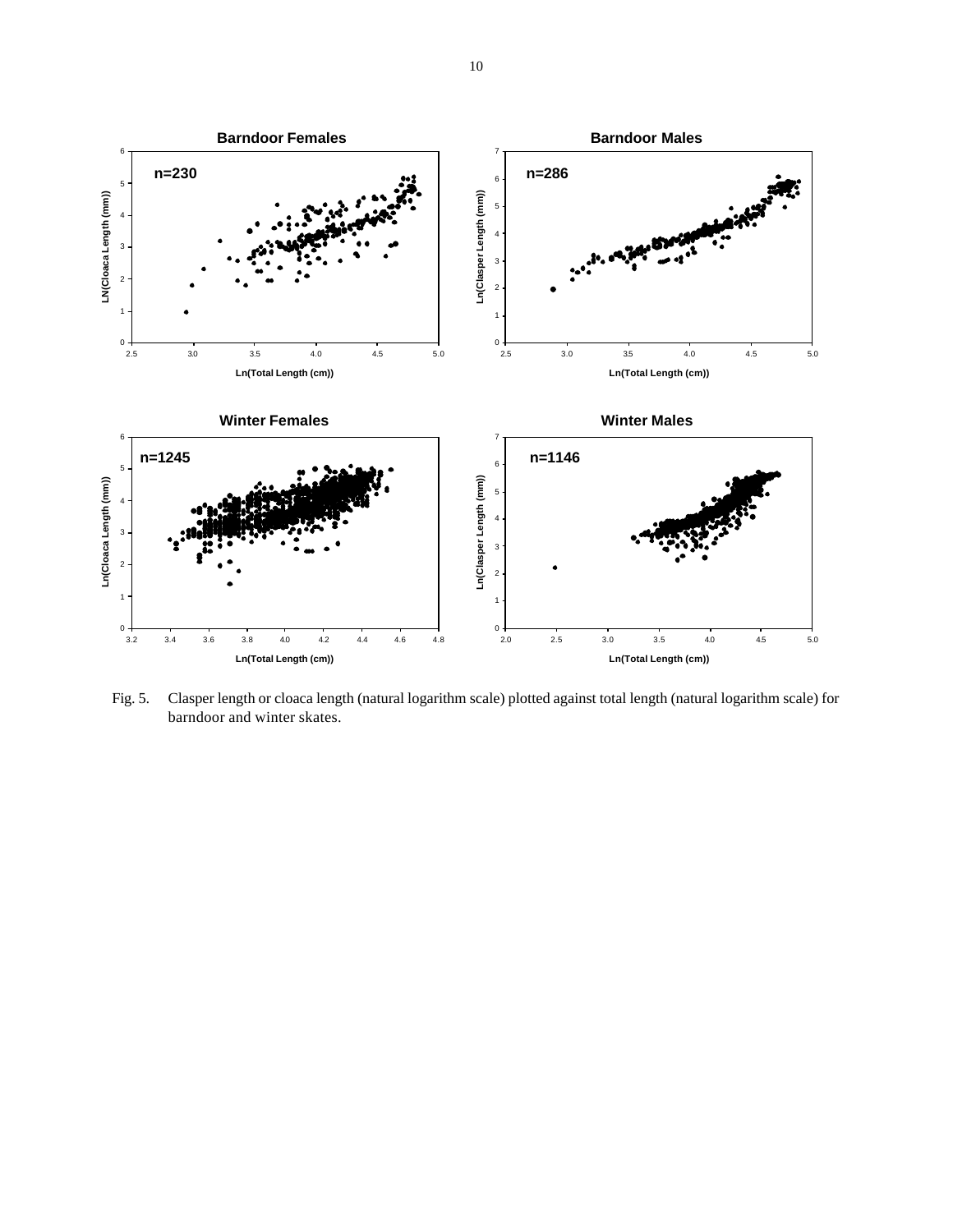

Fig. 6. Clasper length or cloaca length (natural logarithm scale) plotted against total length (natural logarithm scale) for clearnose and rosette skates.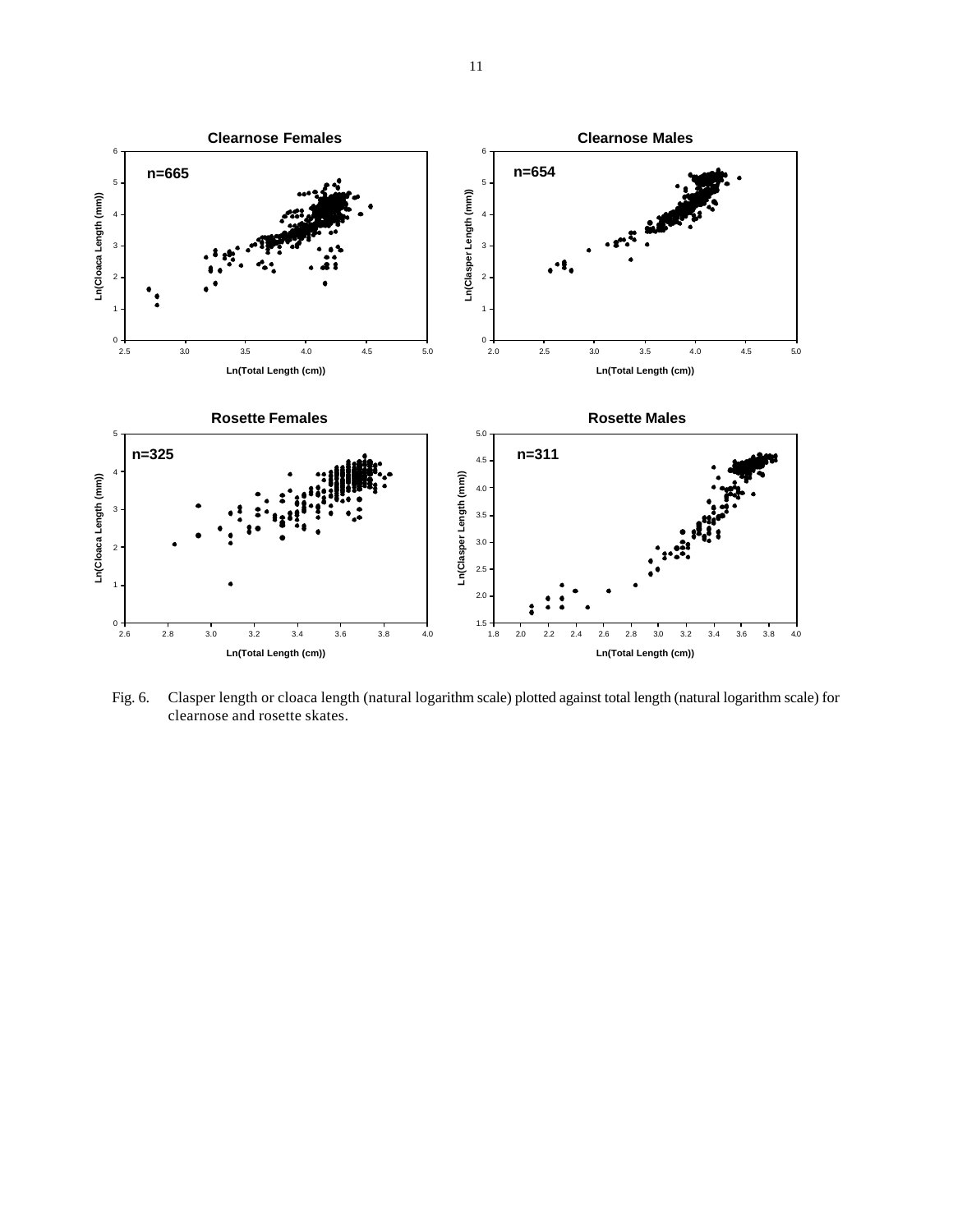

Fig. 7. Clasper length or cloaca length (natural logarithm scale) plotted against total length (natural logarithm scale) for little and smooth skates.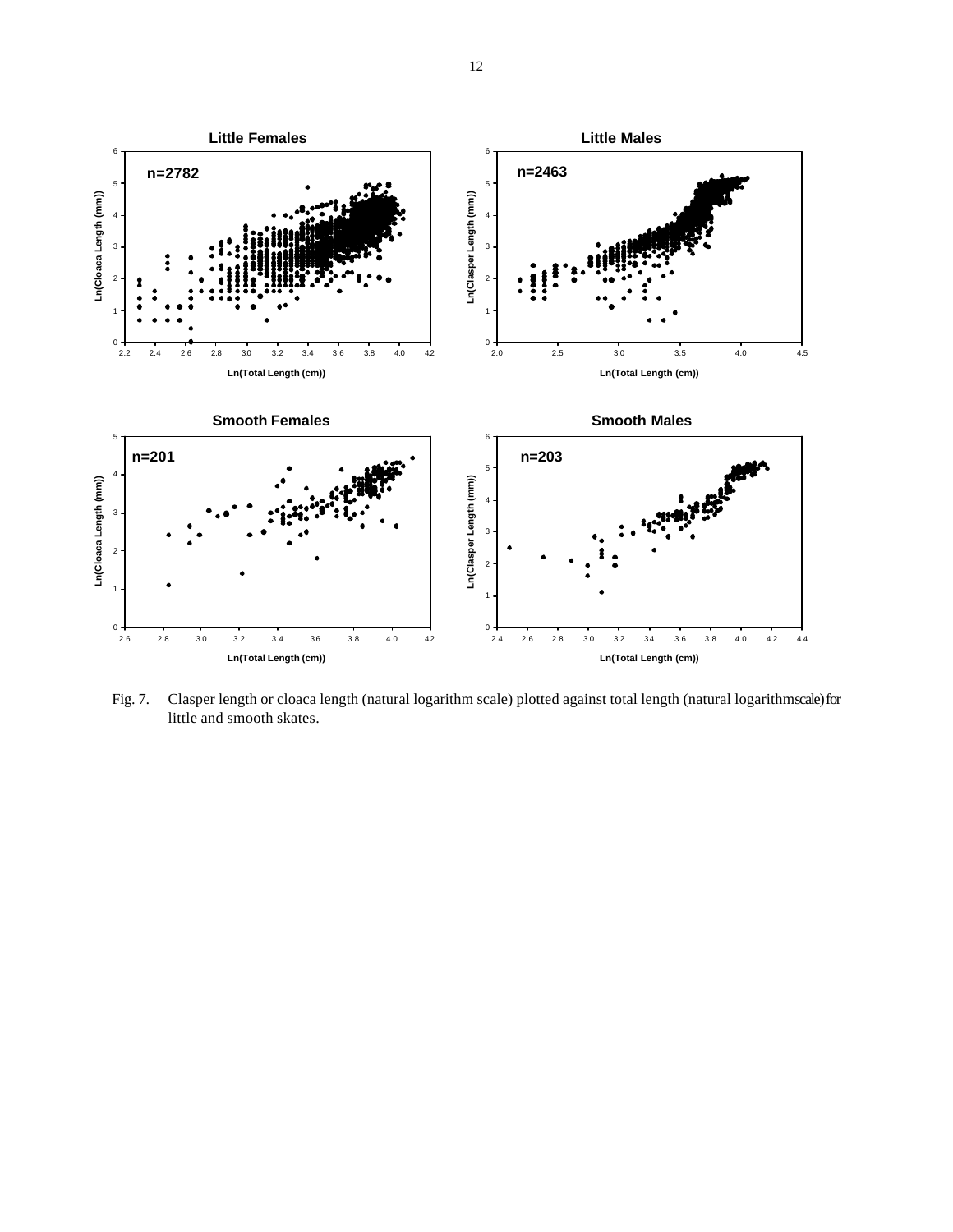

Fig. 8. Clasper length or cloaca length (natural logarithm scale) plotted against total length (natural logarithm scale) for thorny skates.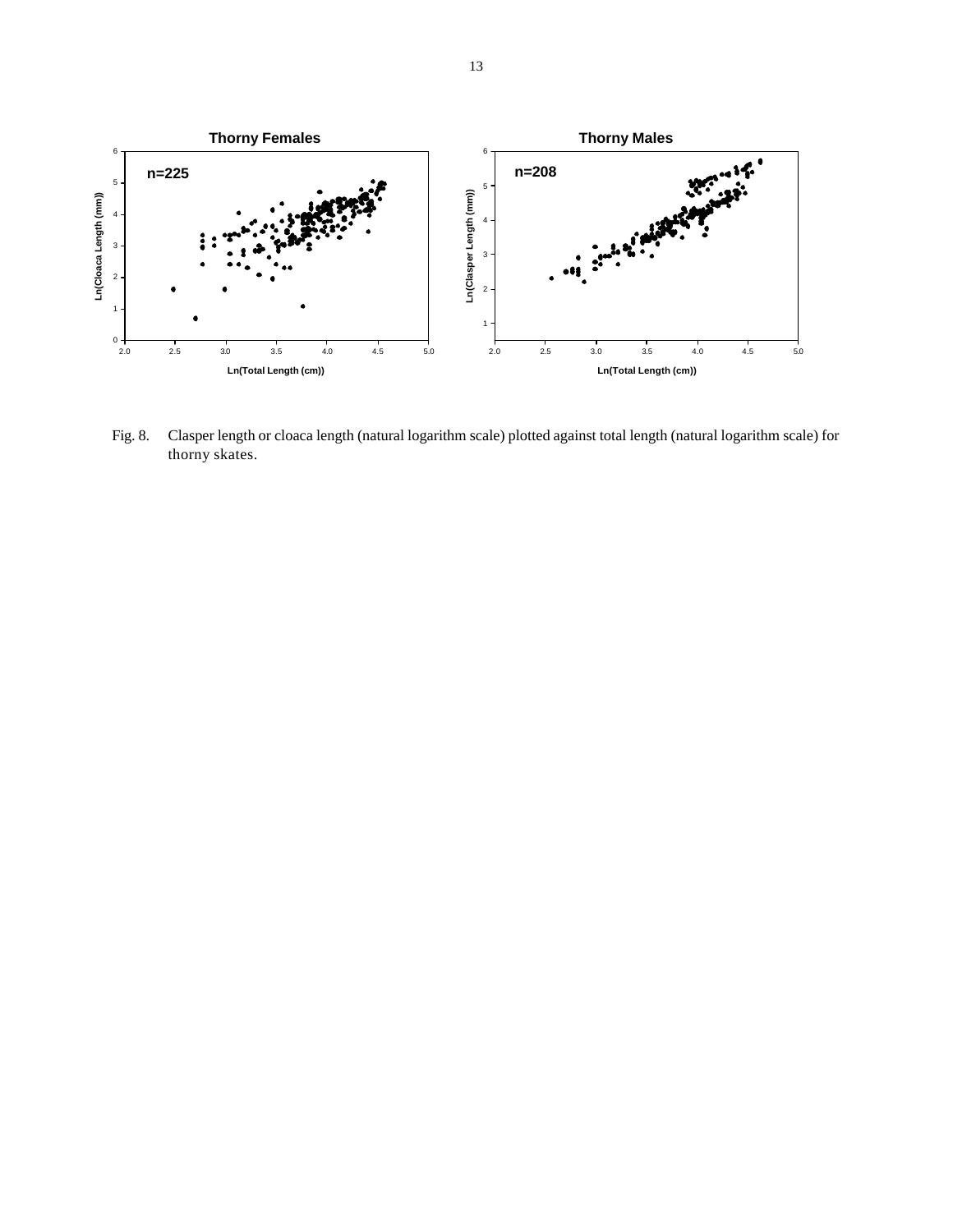

Fig. 9. Residual sum of squares plotted against total length (natural logarithm scale) for barndoor and winter skates. The dropped lines show the location of the size at first maturity or interval for the size at first maturity.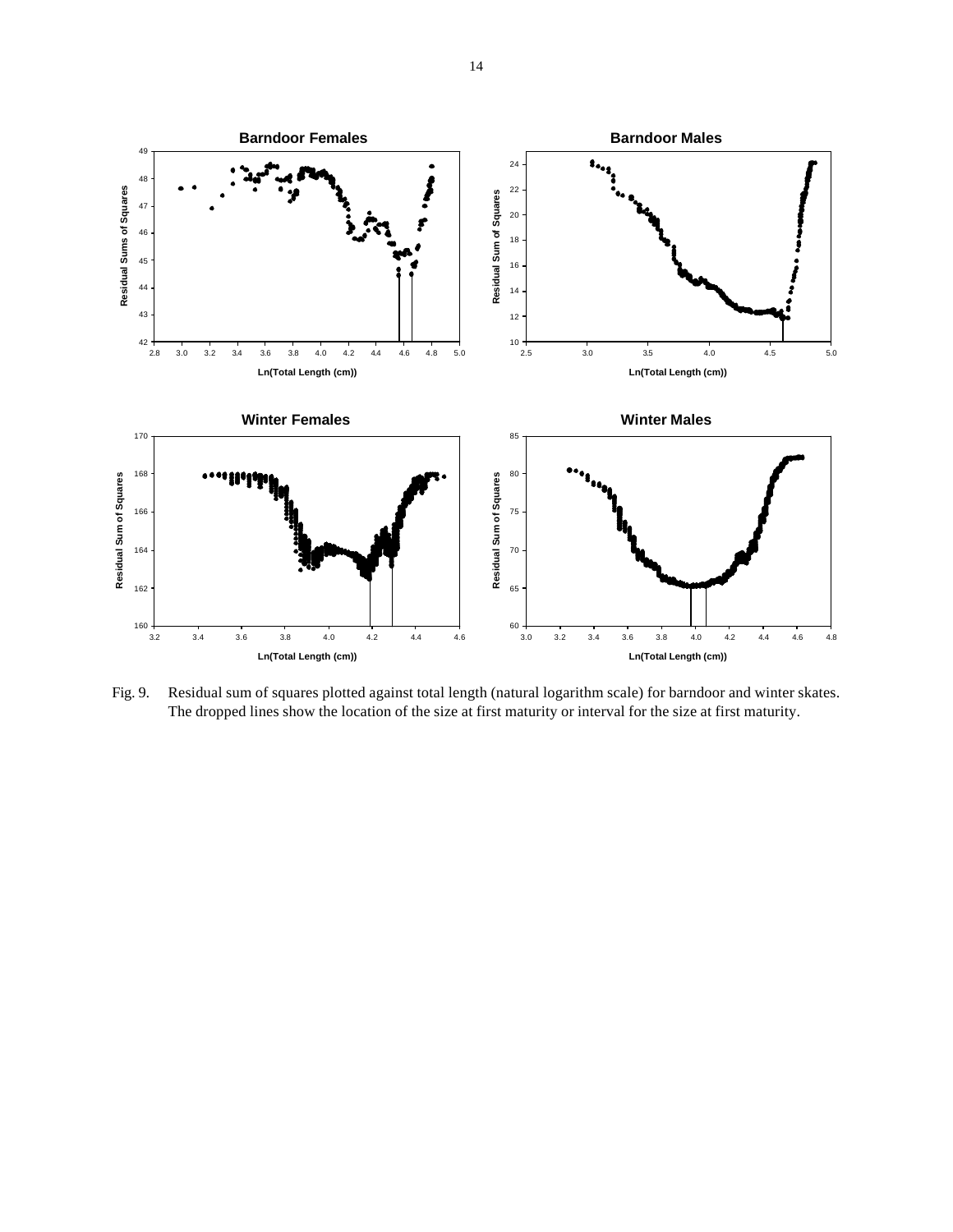

Fig. 10. Residual sum of squares plotted against total length (natural logarithm scale) for clearnose and rosette skates. The dropped lines show the location of the size at first maturity or interval for the size at first maturity.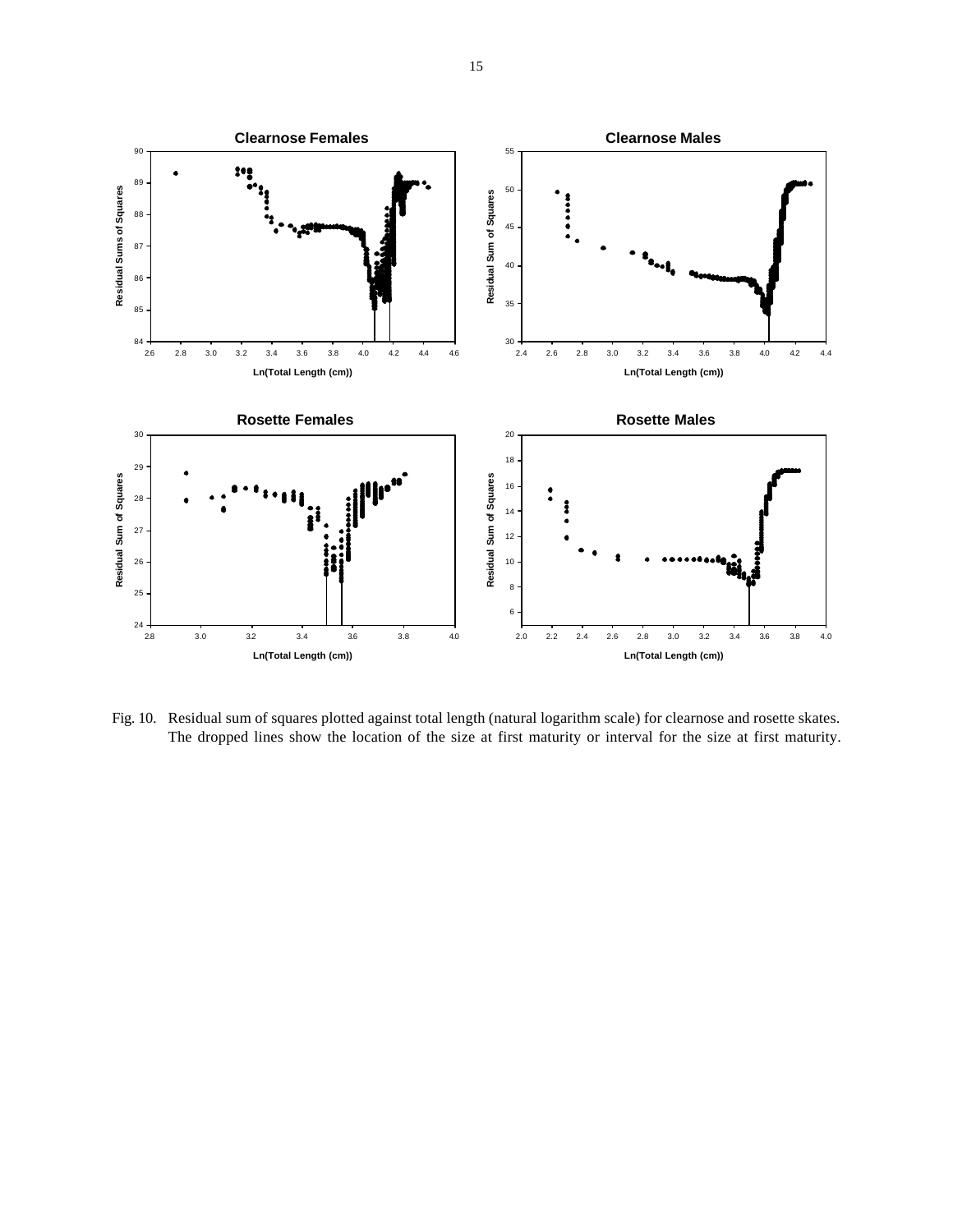

Fig. 11. Residual sum of squares plotted against total length (natural logarithm scale) for little and smooth skates. The dropped lines show the location of the size at first maturity or interval for the size at first maturity.